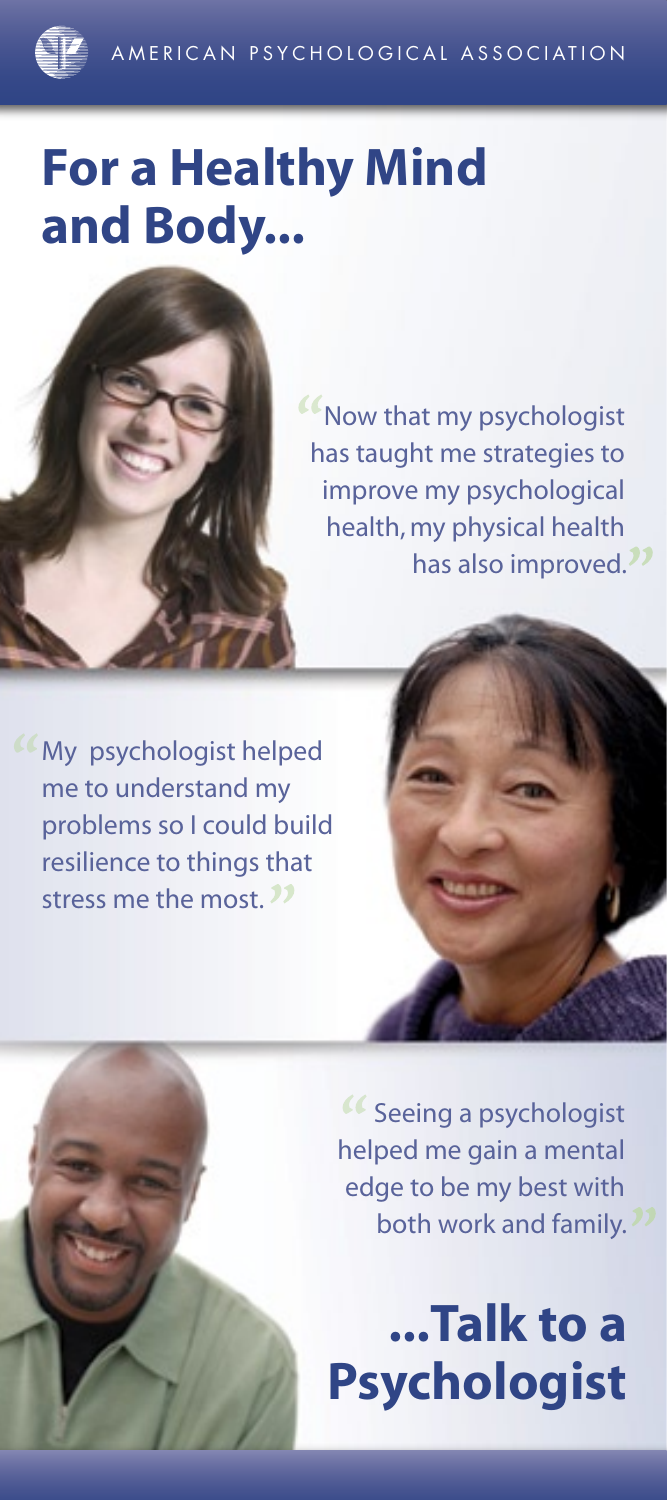# **Life can take a toll on your mind and body.**

Death, divorce, job loss, chronic illness – these situations can bring both tremendous stress and distress into your life.

But even daily stressors – the kind you think you can handle – can eventually overwhelm you, throwing your life out of balance and affecting both your psychological and your physical health.

### **Your Job**

Fewer people doing the same amount of work. Late hours, demanding bosses. Disharmony among co-workers.

> *I thought I was handling the pressure at work, but when I blew a big client presentation because I was too stressed to focus, I realized I should have gotten help before everything spiraled out of control.*

## **Your Family**

Trying to make a marriage work. Making ends meet. Troubled teenagers. Caring for young children and aging parents. Challenges of dual careers.

*We were both so tired from work and taking care of the kids, we never made time to talk. Now we can't talk without arguing.*



# **Your Physical Health**

Headaches. Getting sick from being stressed out. Recovering from a life-threatening illness. Learning how to live with a chronic disease.

*The heart attack was a mild one, but to get better and stay healthy, I had to get better psychologically…*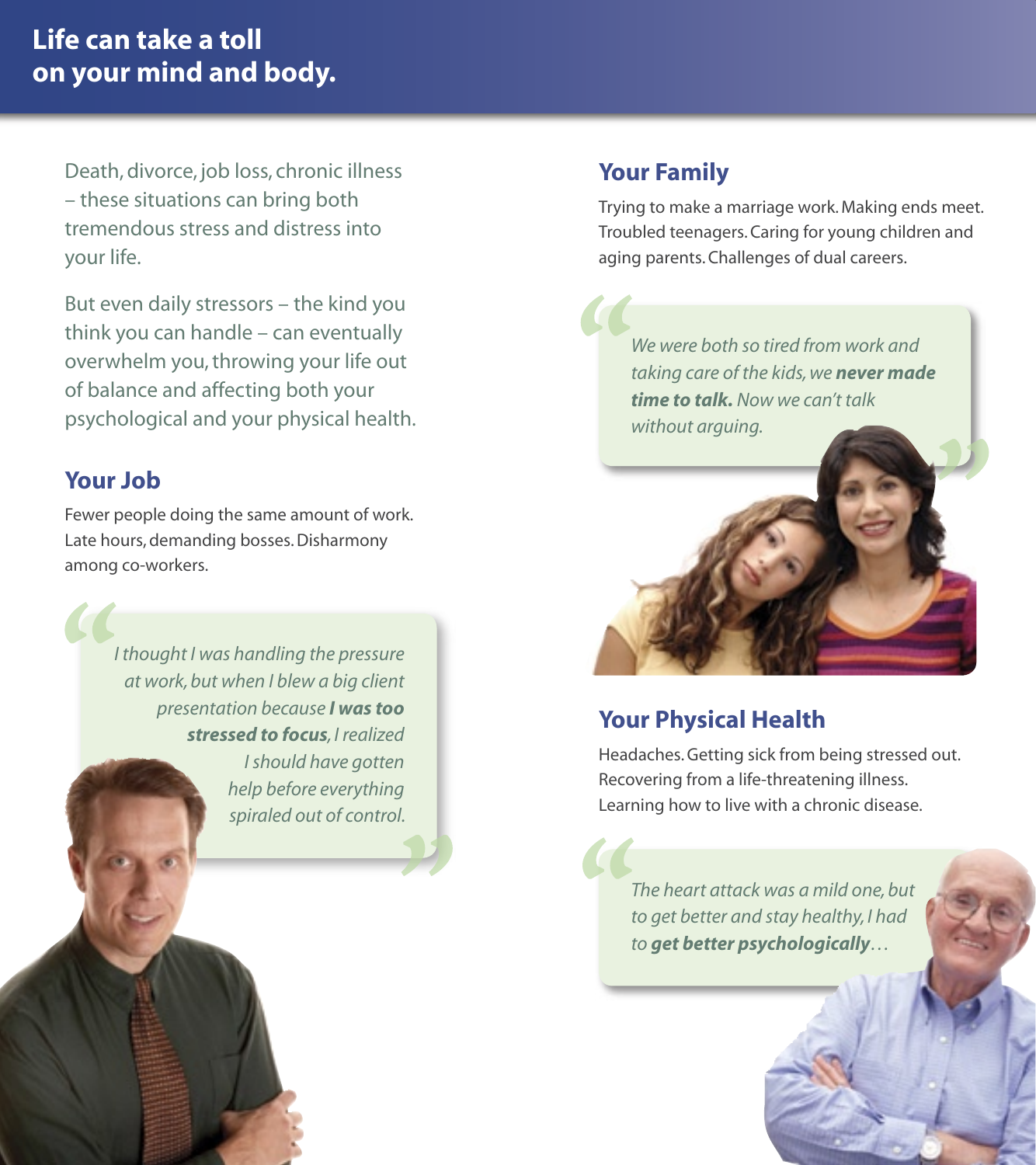Psychological studies show that your mind and your body are strongly linked. As your mental health declines, your physical health can wear down, and if your physical health declines, it can make you feel mentally "down." A positive outlook can help keep you healthy.

You can improve the quality of your everyday life by building the skills of **resilience**, which will help you adapt to stress and bounce back from life's most difficult times. Resilience isn't something you're born with – it's something you can learn over time. Resilient people are people with strong emotional well-being who have healthy relationships with people and an optimistic outlook. Optimism and good relationships both have been shown to improve health and longevity.

You can also pay attention to what your body is telling you about the state of your mind. If you're getting tension headaches, for example, your body may be telling you that you need help dealing with whatever's on your mind.

> *My psychologist helped me to understand and deal with my feelings and to build resilience to the everyday things in life that stress me the most. Life is slowly getting back in balance.*

# **A psychologist can help with everyday life.**

A psychologist can help you meet the challenges and stress you face every day by working with you to create strategies that build resilience. Talking to a psychologist can help you deal with emotions that can make you sick.

### Psychological well-being and learning resilience go hand in hand and provide:

- The capacity to make **realistic plans** to deal with stressors in your life and carry them out
- A **positive view of yourself** and confidence in your strength and ability to confront life's challenges
- Skills in **communication and problem solving**
- The capacity to **manage strong feelings and impulses associated with stress**
- Ways to **avoid illness brought on by stress, anxiety** and other mental stressors.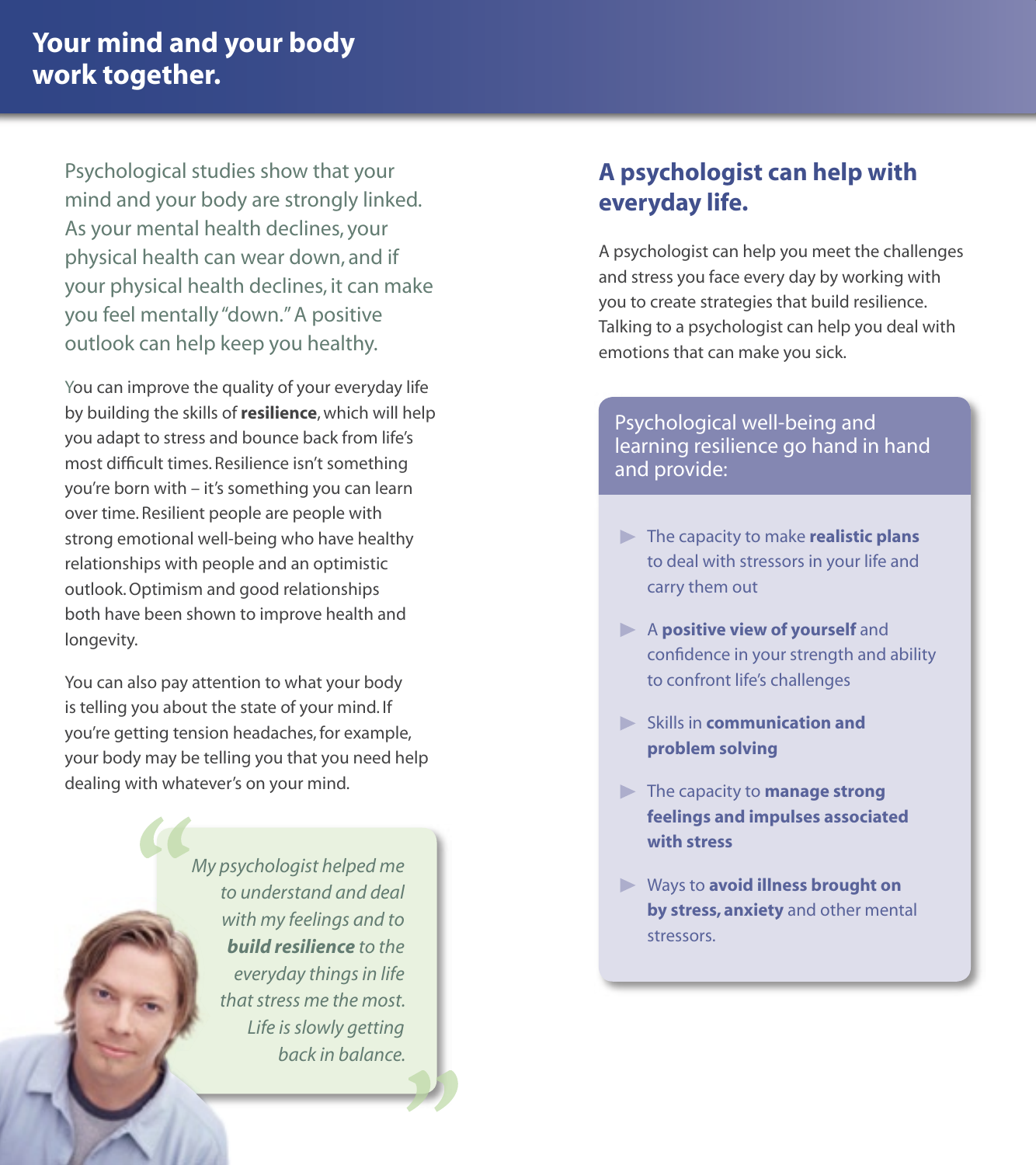# **A psychologist can help when you can't do it on your own.**

Sometimes you may face overwhelming feelings or serious illness. A psychologist can help.

Psychology has been shown to successfully treat depression, anxiety and other emotional health issues. And heart patients have been shown to live longer when their treatment included psychotherapy.

When you reach a point in your life when you want professional help, you want to talk to someone you trust and feel comfortable with. A good friend can listen, but **a psychologist has the skills and professional training to help you** learn to manage when you're overwhelmed.

- Psychologists have doctoral degrees and are licensed by the state in which they practice.
- They receive one of the highest levels of education of all health care professionals – in fact, psychologists spend an average of seven years in education and training after they receive their undergraduate degree.
- Psychologists study human experience and behavior.
- Psychologists are trained to help people cope more effectively with life problems, using techniques based on best available research and their clinical skills and experience, and taking into account the person's unique values, goals and circumstances.

A psychologist can help you to identify your problems and then figure out ways to best cope with them; to change contributing behaviors or habits; or to find constructive ways to deal with a situation that is beyond your control. In other words, a psychologist can improve both your physical and mental well-being.

### It's time to talk to a psychologist when...

- you want to prevent life's stressors from **threatening your physical health.**
- you want to **build your confidence and resilience** to meet challenges head-on.
- you want to **gain a mental edge** to be your best at your job and with your family.
- ... you or someone in your family has been diagnosed with a **chronic illness.**
- you're **overwhelmed** and can't handle the problem yourself.

*My psychologist did more than just listen sympathetically; she helped me change my situation. Not only did my psychological health improve, but so did my physical health.*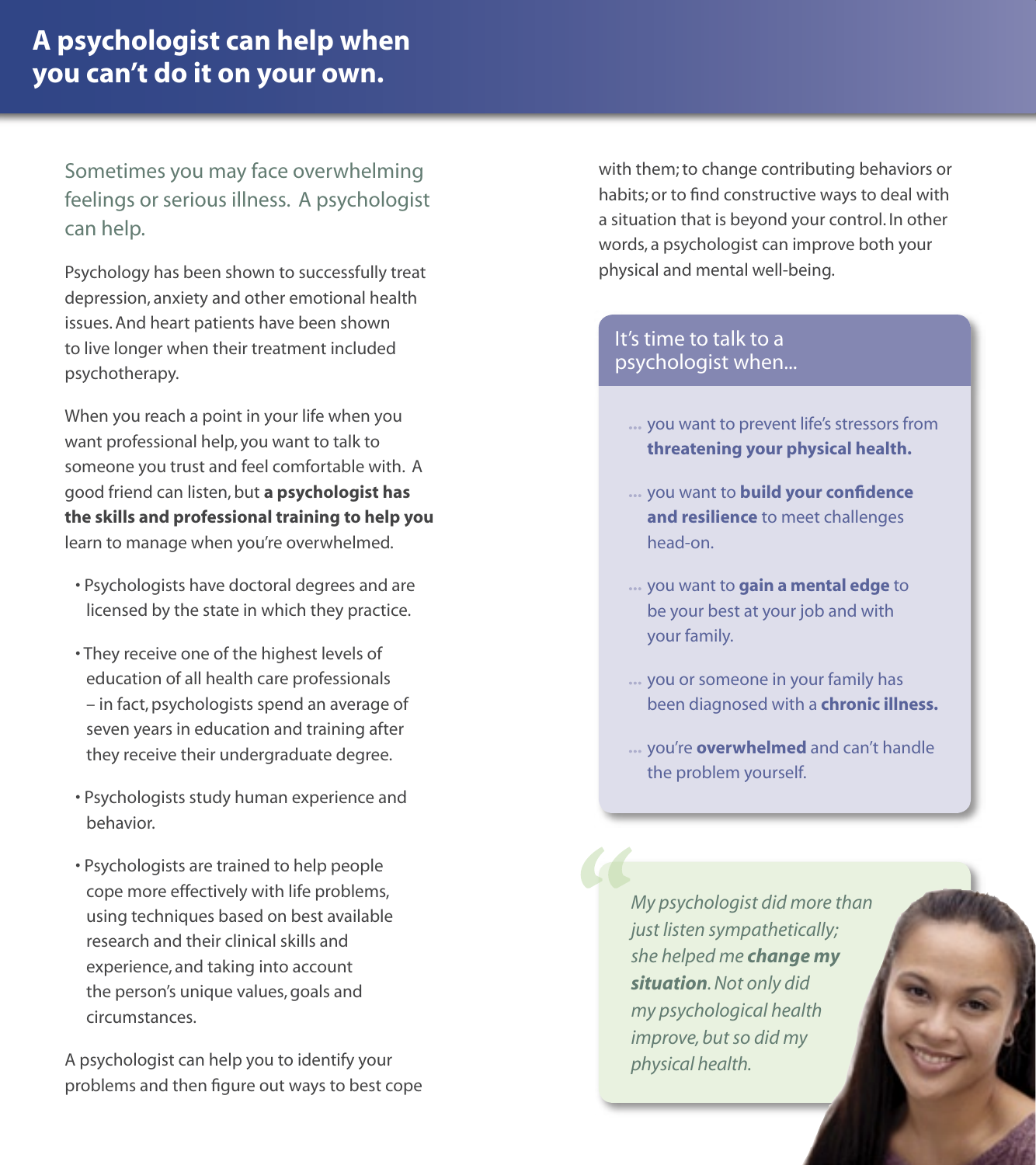# **Answers for your questions to get you started**

#### **How can I find a psychologist?**

The American Psychological Association can assist you. By calling 1-800-964-2000, you can be connected directly to the state or local referral service for psychologists in your area, or you can visit APA's online help center, www.apahelpcenter.org.

#### **What about confidentiality?**

Your privacy is important to you and will be important to your psychologist. All members of the American Psychological Association subscribe to a Code of Ethics that requires strict efforts to maintain patient confidentiality.

Today, state law typically requires patients to be asked to approve the release of mental health information in order to obtain insurance reimbursement or coverage for their treatment. Your psychologist will only release that information if you sign a release form indicating that you give your approval. The enactment of the Health Insurance Portability and Accountability Act (HIPAA) was also intended to provide patients with increased protection of this information.

#### **Is therapy included in my insurance health plan coverage?**

Many insurance plans provide some level of coverage for psychological services. In addition, government-sponsored health coverage programs (Medicare, Medicaid, CHAMPUS, etc.) provide varying levels of coverage.

If you do not have coverage and will be paying for your treatment out of pocket, you can talk with your psychologist about sliding-scale fees, or working

out a payment plan. Community mental health centers are also an alternative.

Millions of Americans who have received help from psychological treatment would say that it is one of the best investments they've made in terms of improving their lives.

#### **How can I find out about my coverage?**

Call your insurance health plan representative to find out exactly what is covered – outpatient therapy, more intensive treatment, etc. – and what level of coverage you have.

Ask if the full cost of treatment is covered, or only a part. Inquire if there are limits such as co-payments, limits on the number of visits, annual or lifetime maximums. If the plan covers only "medically necessary" treatment, find out how that decision is made.

Ask what you can do if your coverage is denied or cut short.

Find out if there is a group of providers, a "network," that you must choose from or if you can choose any psychologist with whom you feel comfortable.

#### **What if my insurance coverage is inadequate?**

Your employer's benefits or human resource manager may be able to suggest a doctor who will see employees at a fee you can afford. Some communities have clinics or teaching hospitals where services are provided on a sliding scale. There may be a local psychological association that maintains a list of private practitioners who see patients for a reduced fee. Your family doctor also may be able to help.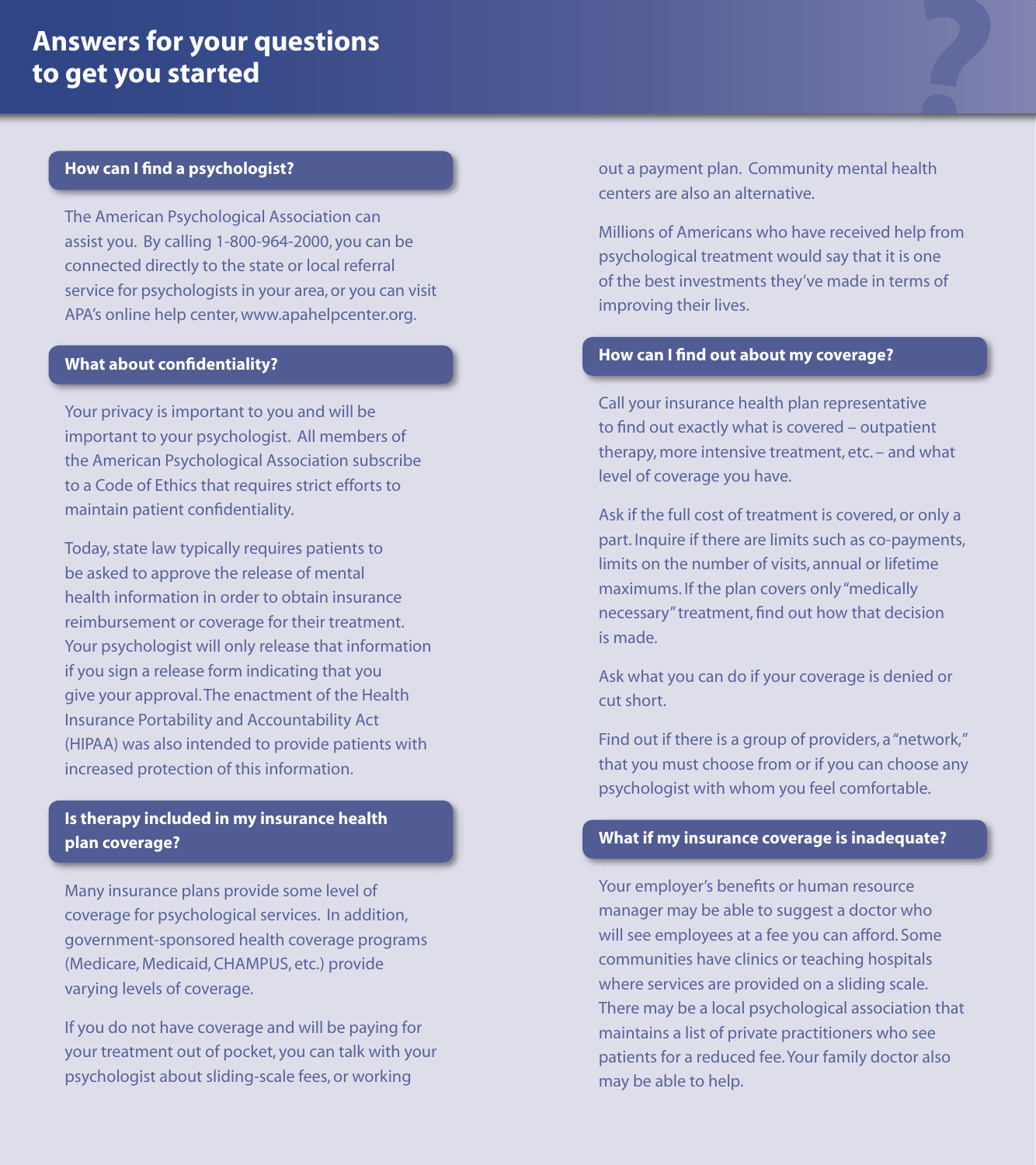# **How do I choose a psychologist who's right for me?**

Once you have the name or names of several psychologists, there are several questions you'll want to ask, including:

- Are you licensed by the state?
- How long have you been practicing?
- What areas do you specialize in (i.e., family therapy, marriage counseling, etc.)?
- What kind of treatment do you usually use, and why do you feel this would be effective for my situation? How long would you expect my treatment to last?
- What are your fees? Will you accept my insurance or HMO coverage? Will you directly bill my insurance company? Do you have a sliding fee scale, or will you set up a payment plan?

Once you've established the basics, it's important that you feel comfortable with the psychologist you choose, and that over time, you're able to develop a rapport with the psychologist since your treatment will involve working together as a team.

### **For more information**

Contact the American Psychological Association at our toll-free number:

#### **1-800-964-2000**

or visit our online Consumer Help Center at:

http://www.apahelpcenter.org